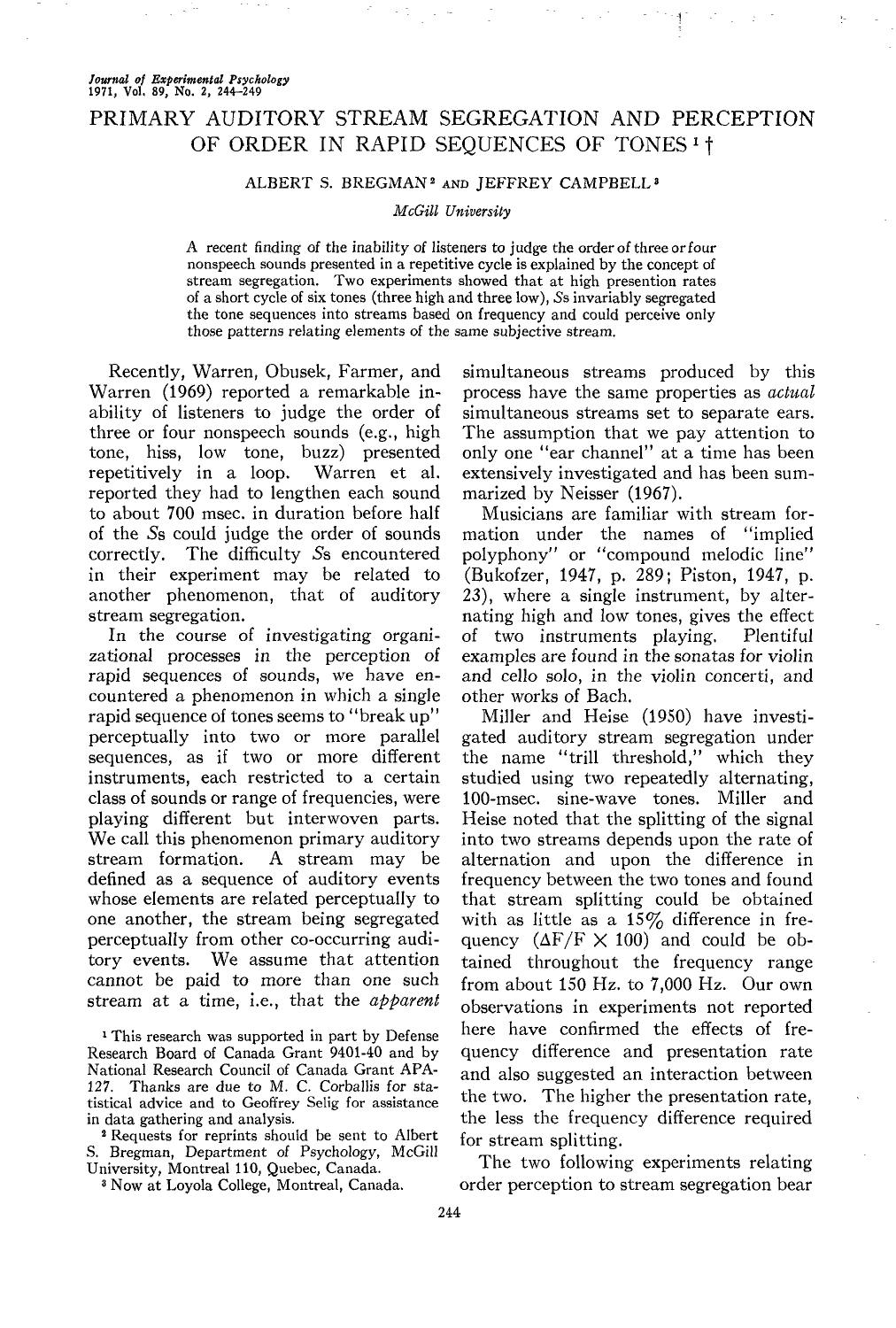a direct relevance to the studies of Warren et al. (1969).

#### EXPERIMENT I

In this experiment, we hypothesized that the perception of order of very rapid events would be restricted to events in the same apparent stream. Therefore, we made up tape loops containing a sequence of six sine-wave tones, three from a high-frequency range and three from a low range. It was hypothesized that  $S$  would be able to judge order relationships only among the three high tones or among the three low tones, but would not be able to relate the temporal positions of high tones to those of low tones.

#### *Method*

Six different sine-wave tones appeared once each on a tape loop. Their frequencies were 2,500, 2,000, 1,600, 550, 430, and 350 Hz., and they were labeled A, B, C, D, E, and F, respectively. Each tone was of 100-msec. duration. The first three were considered to be members of a high-tone ensemble (H) and the second three to be from a low-tone ensemble (L). Two kinds of tapes were made, varying the arrangements of high and low tones. In Cond. 1, the arrangement was HLHLHL and in Cond. 2 it was HHLLHL. Cond. 2 was included so that effects of stream segregation on order perception might be seen to be independent of how the tones from the same frequency subset were spaced on the tape. The assignment of Tones A, B, and C to different H positions and of D, E, and F to different L positions was counterbalanced by creating six different tapes for each condition. These were produced by splicing together 100-msec. sections of magnetic tape, square cut for accurate timing.

There were 16 5s per condition, tested individually. Each was given practice in listening to the tones and identifying them with the letters A to F. A practice tape loop was constructed with the stimuli in the order A B C D E F and each tone at 300-msec. duration. The 5s listened to this until they were able to write down the correct order of tones. The letters A to F alongside an arrow indicating the descent of the tones from highest to lowest were written on their answer sheets as a further guide. The Ss were instructed to listen to each tape for as long as they wished and then to write down the order of the six tones. They were encouraged to sing, beat time, write, or in any other way aid themselves in discovering the order of the tones. Order of presentation of the six tapes per condition was counterbalanced across 5s.

*Subjects.*—The 5s were 32 male and female volunteers from a student population at McGill University.

### *Results*

Since the tones had been divided into triplet subsets, the preservation of order relationships in the judgments was scored on the basis of triplets of tones. On each tape, taking combinations of three tones out of six, there are 20 distinct triplet combinations. Of these, only 2, ABC and<br>DEF. are within-stream triplets. The DEF, are within-stream triplets. remaining 18 triplets relate items from both streams; these are called across-stream<br>triplets. Each S, therefore, could be Each S, therefore, could be scored on a total of 12 within-stream triplets and 108 across-stream triplets on the six tapes which he judged. If, in his written recall, the three tones of a triplet appeared in the same order as on the tape loop, in any of its three rotational equivalents (e.g., ABF, FAB, or BFA), it was scored as correct. The chance probability for any one triplet of tones being correct if scored in this manner is .50, but the 20 triplets for each tape are not independent. However, by a principle of indifference, the chance expected value of within-stream triplets should be the same as for acrossstream triplets, and the truth of this hypothesis can be evaluated using rankorder statistics. Each *S* received two scores, W, the percent correct of withinstream triplets, and A, the percent correct of across-stream triplets. In Cond. 1, the mean value of W was 73.4 *(SD* = 17.3), while the mean for A was only 60.1  $(SD = 11.1)$ . In Cond. 2, the mean value of W was 66.1 *(SD =* 13.4) and of A was 55.2 *(SD =* 4.7). The difference between the within- and across-stream scores for each condition was statistically significant at beyond the .001 level by the Wilcoxon test. The differences in percent correct between Cond. 1 and 2 were not significant either for within-stream triplets, for between-stream triplets, or total triplets, by White's modification of the Mann-Whitney test (White, 1952). More important, it can be seen that the magnitude of the difference between the within- and across-stream scores is about the same in the two conditions. There is a consistent superiority of within-stream judgments independently of how stimuli from the two classes are distributed in the loop.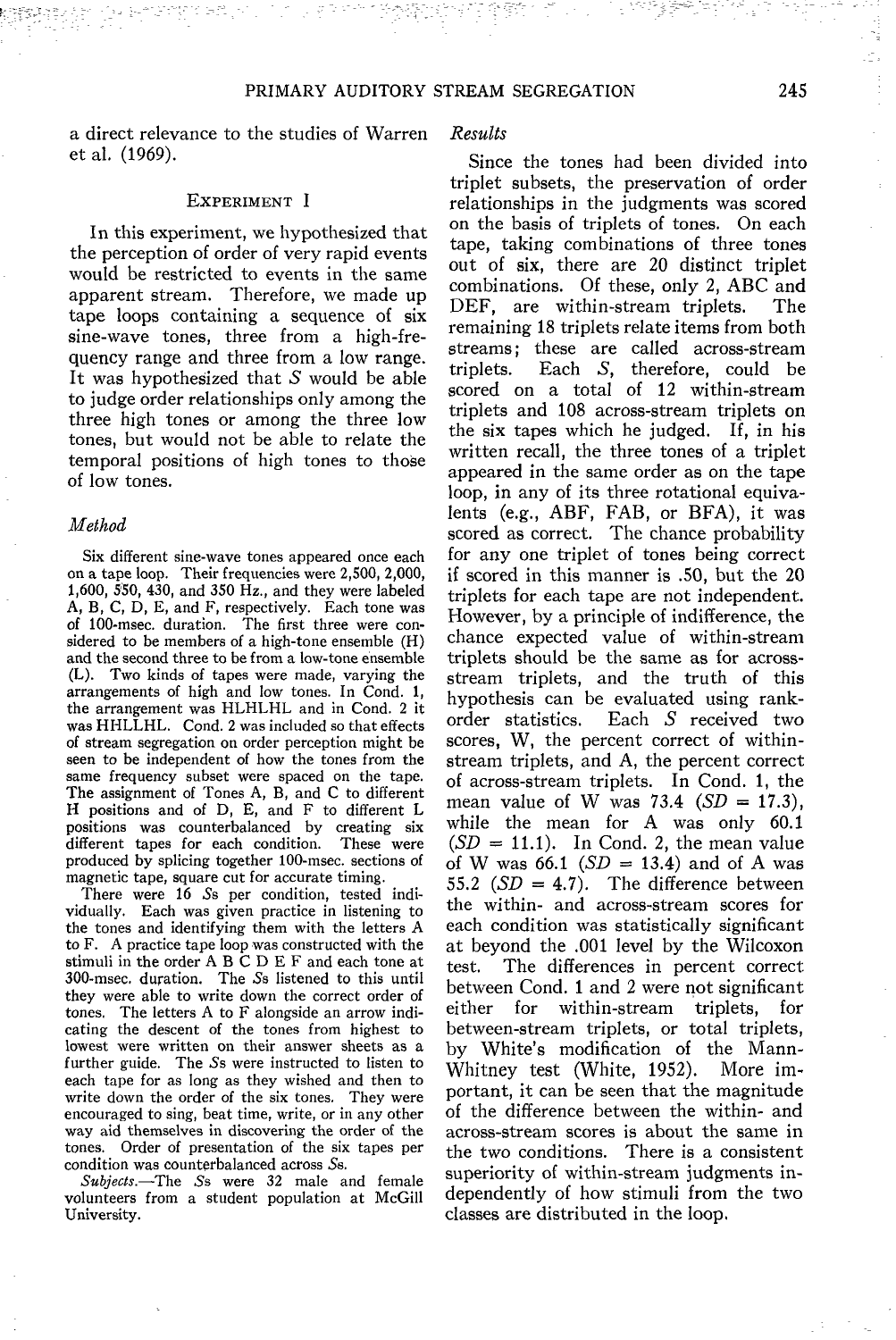While the statistical analysis was unbiased as to favoring within- or acrossstream triplets, the observed percents correct cannot be directly related to the relative difficulty of the two types of judgments. This arises because the percents correct for within- and across-stream triplets are not statistically independent. As one goes up, so does the expected chance value of the other, although not in the same degree.

There is an additional important observation in this experiment, however, suggesting that the success in within-stream judgments was primary and that the observed success in obtaining greater than the .50 chance value on the across-stream triplets is either a statistical consequence of the within-stream judgments or is a different type of judgment entirely. This observation is that every  $S$  reported the items in a stream-by-stream order. That is, the listener first wrote down the items of one stream (H or L) and then filled in the items of the other stream (sometimes inserting them between items of the first stream). In addition, 59% of all judgments actually claimed that the items were in the orders HHHLLL or LLLHHH on the tape. These orders never occurred on the tapes and would be expected from random guessing only  $30\%$  of the time. Such a segregation of the items suggests a complete inability to relate items in the two streams. It appears, then, that the listeners organized the material into two subjective substreams, made order judgments within each one relatively successfully (about 70% correct), and then tried to relate the two, achieving a lower degree of success (about  $55\%$ ), perhaps due largely to chance.

#### EXPERIMENT II

This experiment was done for three reasons:  $(a)$  to eliminate the statistical dependency between the within- and acrossstream judgments, *(b)* to eliminate the necessity for 5s to remember labels for the tones, and *(c)* to demonstrate a complete inability to relate elements across streams, even with an extremely sensitive recognition measure.

#### *Method*

Each S listened to two tape loops on each trial. One loop was a standard (ST) containing three tones and three silent gaps. The other was a comparison loop (CO) in which the former silent gaps were filled by the three tones not used in the standard tape. This comparison tape always contained six tones, three H and three L. The 5s judged whether the three tones of the ST occurred in the same order and temporal spacing in the CO. The ST loops contained either within-stream triplets (three tones from the same frequency range) or across-stream triplets (two tones from one range, H or L, and the third tone from the other range). The highfrequency  $(H)$  tones were 2,500, 2,000, and 1,600 Hz.; the low-frequency (L) tones were 550, 430, and 350 Hz. Tone durations (and silence durations on the ST tapes) were 100 msec.

On each trial, S heard a warning tone, then 5 sec. of ST, 5 sec. of CO, 5 sec. of ST again, and 5 sec. of CO again. Then he made his judgment. The CO always contained the three tones of the ST in it, but not necessarily in the same order. The  $S$ registered his judgment of sameness on a continuous 100-mm. rating scale marked at the two ends with the labels "same" and "different." It was explained to *S* that a rating near the center of the scale expressed a lack of confidence in the judgment, whereas the two extremes reflected complete confidence.

Stimulus sequences for both ST and CO loops were constructed by splicing together 100-msec. segments of magnetic tape, square cut for accurate timing.

Four conditions were constructed by generating combinations of two variables:  $(a)$  type of triplet within-stream (WIT) or across-stream  $(AC<sub>1</sub>)$  and (6) spacing on the tape loop—balanced (BAL) or unbalanced (UNB).

The BAL standards were constructed with a symmetrical arrangement of tones, i.e., tone silence-tone-silence-tone-silence, and UNB standards were constructed with an asymmetrical arrangement of tones, i.e., tone-tone-silence-tonesilence-silence. As in Exp. I, the BAL versus UNB conditions were included in order to establish whether the spacing of high and low elements in the cycle would affect stream segregation. Hence, there were four conditions: WIT BAL, WIT UNB,  $AC<sub>1</sub> BAL$ , and  $AC<sub>1</sub> UNB$ . Within each condition, half of the stimuli required the response "same," and half, the response "different." A CO that was the same as the ST contained the three tones of the ST in the same order and spacing. A CO that was different from the ST had the order of the three tones reversed but retained the original spacing. Occurrences of particular tones in particular positions and conditions were randomly arranged. Each of the four conditions was tested 24 times with each *S.*

In discussing the design of the  $AC<sub>I</sub> ST$  triplets, when constructed as outlined above, with U. Neisser (Personal communication, April 1970), it was pointed out to us that there exists a strategy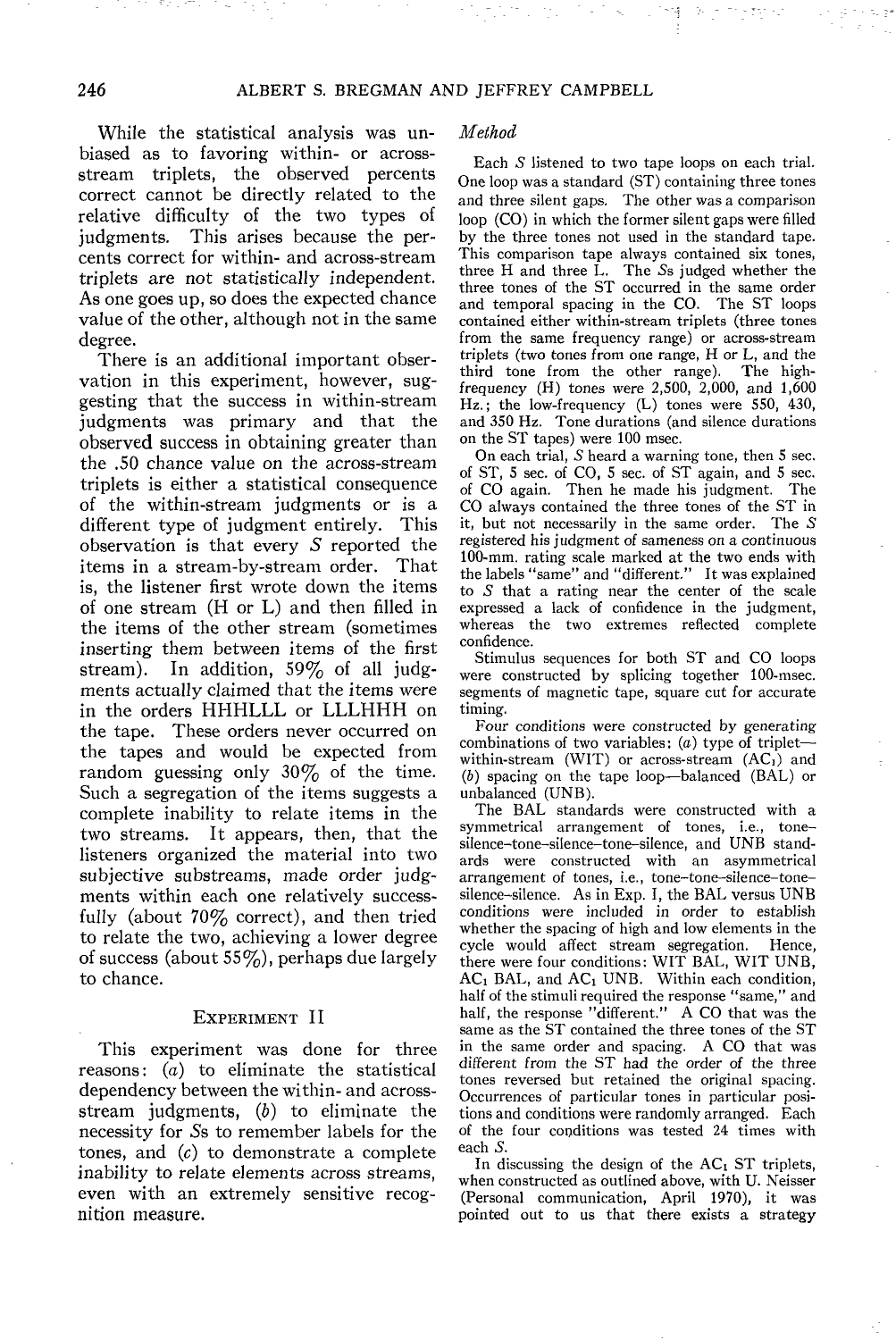whereby  $S$ s could tell that an  $AC<sub>1</sub>$  triplet had been changed in the CO even if he could not relate tones from the two ensembles. To see why, let us assign the names A and B to the two same-ensemble (H or  $L$ ) tones and give the name  $X$  to the single tone from the other ensemble. Suppose that *S* can listen only to the order of A and B. Now the original ST may be A-silence-X-silence-B-silence (repetitively). Notice that in the forward direction, B's onset follows A's offset by 300 msec., while A's onset follows B's offset by only 100 msec. This will lead to a particular rhythmic relation between A and B which is changed when the AXB triplet is reversed to make a different CO. Hence, if *S,* despite instructions that he is to listen for the order of three events, listens to the rhythm of two of them, he can detect a different CO. We call this the twotone strategy.

To check whether 5s were employing this strategy and to eliminate its effects if they were, we constructed another type of across-stream triplet where the two-tone strategy could not work. In this type, called AC<sub>2</sub>, the ST triplet was of the form A-silence-X-B-silence-silence. The CO sequences, when "different," were of the form: A-tone-tone-B-Xtone. In this case, the CO keeps the same rhythmic relation between A and B but shifts X from a position inside the A-B interval to a position outside it. Hence this condition was labeled AC<sub>2</sub> IN. A second similar condition shifted X from a position outside the A-B interval in the ST to inside it in the CO. This was referred to as  $AC<sub>2</sub>$  OUT. Each of these two conditions appeared 24 times for each *S,* 12 same and 12 different.

The experiment consisted of 144 trials, split into blocks of 24; each of the six conditions appeared four times in each block. The Ss were given rests between blocks.

*Subjects.*—The 5s were 21 summer course students at McGill University, paid for their participation.

### *Results*

The *S's* protocols were scored by measuring the distance in millimeters along the response scale in the direction of sameness. This is the raw measure, rated similarity (RS). A dependent variable, D, was calculated for each  $S$  in each condition, e.g., in WIT BAL. The measure D reflects the degree to which 5s could discriminate same from different stimulus pairs (CO and ST) in that condition. That is, it compares the physical similarity to the rated similarity, assigning high scores when these two correspond. To obtain D, first the RS ratings for both physically same and physically different stimulus pairs are ranked together. If there were complete discrimination, the ranks of RS scores for all physically same pairs should be ahead

of (i.e., have a lower numerical value than) the ranks of the RS scores for all physically different pairs; in other words, there should be no overlap in the two distributions. The D measure shows the degree of overlap between similarity ratings for physically same and physically different pairs. The following formula defines D:

$$
D = \frac{2(M_d - M_s)}{N}
$$

where *Md* is the mean of the ranks of the RS scores for physically different pairs, *M<sup>s</sup>* is the mean of the ranks of the RS scores for physically same pairs, and *N* is the total number of judgments being ranked.

This statistic takes on the value  $+1.00$ when all physically same pairs of stimuli are higher on RS than are all the physically different pairs. It takes the value zero when judgments are random. When judgments are systematically reversed (i.e., all physically same comparison are lower on RS than physically different ones), it takes the value  $-1.00$ . The calculation of ranks separately for each  $S$  in each condition prevents certain kinds of response bias from creating differences between 5s or conditions. The procedure eliminates any source of response bias that does not affect the ordering of the judgments on the 100 mm. sameness scale. Such response factors as a general shift toward same or a shift in the overall range of judgments should be eliminated. The measure simply assumes that the overlap of ranks of judgments for same and different stimuli is a distributionfree measure related monotonically to discrimination.

Its advantage over the nontheoretical use of the signal detection d' measure is that it makes none of the assumptions inherent in the latter measure and yet would appear to be equally insensitive to response bias. In addition, D is easy to calculate and is usable when only a small number of responses are obtained in each condition.

The mean D scores across Ss for each of the six experimental conditions and for halves of the experiment are given in Table 1. The WIT conditions produced a highly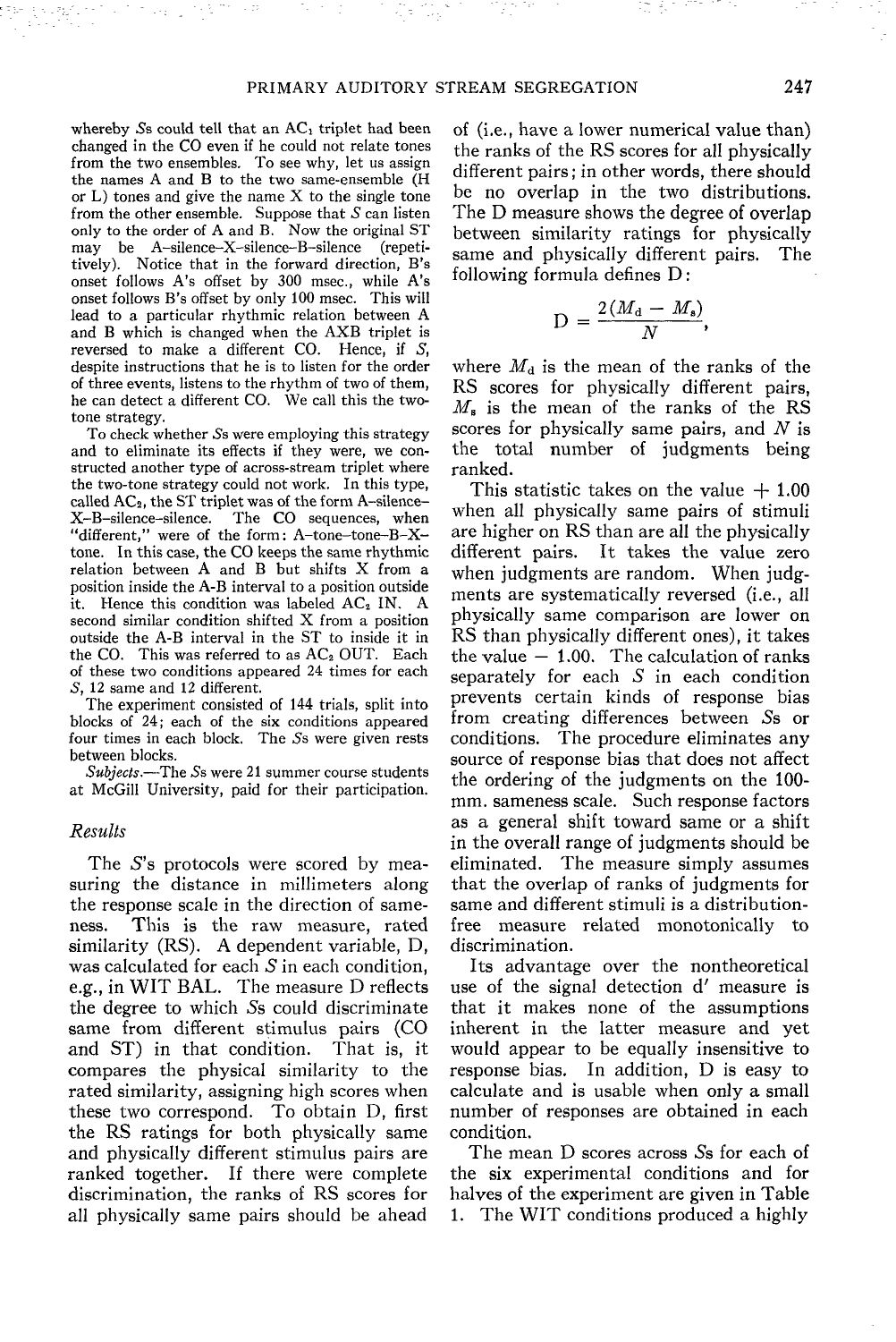Cond. WIT BAL WIT UNB ACi BAL ACi UNB  $AC<sub>2</sub>$  IN AC2 OUT First half .72 .82 .25 .08  $-.01$ .08 Second half .73 .76 .13 .16  $-.06$  $-.10$ All trials .73 .79 .19 .12  $-.04$  $-.01$ 

TABLE 1 MEAN D VALUES, EXPERIMENT II

skewed distribution (with many D scores of 1.00), and, therefore, in comparing these conditions with others, parametric statistics were inappropriate. Instead, the Wilcoxon test was used. Conditions WIT BAL and WIT UNB, combined, were compared with  $AC_1$  BAL and  $AC_1$  UNB combined. These were significantly dif-<br>ferent at beyond the .001 level. The ferent at beyond the .001 level. comparison of all WIT conditions combined, with all AC conditions  $(AC<sub>1</sub>$  and  $AC<sub>2</sub>$ ) combined, also reveals a highly significant difference *(p <* .001). Every 5 attained a higher mean D score on the WIT conditions combined than on the AC conditions combined. The WIT BAL and WIT UNB means were not significantly different from one another, and first-half WIT performance showed no significant difference from second-half performance. Combining all six experimental conditions, there was no significant difference between performance in the first and second halves of the experiment.

The AC conditions,  $AC<sub>1</sub> BAL$ ,  $AC<sub>1</sub> UNB$ ,  $AC<sub>2</sub>$  IN, and  $AC<sub>2</sub>$  OUT for the two halves of the experiment were compared by analysis of variance. Only the effects of type of AC  $(AC<sub>1</sub>$  versus  $AC<sub>2</sub>$ ) were significant,  $F(1, 20) = 12.33, p < .005, \text{indi-}$ cating that 5s were able to use the "twotone strategy" in the  $AC<sub>1</sub>$  conditions.

In separate analyses, it was ascertained that there were no significant differences between  $AC_1$  BAL and  $AC_1$  UNB or between  $AC_2$  IN and  $AC_2$  OUT. This between  $AC_2$  IN and  $AC_2$  OUT. result and the earlier comparison of WIT BAL and WIT UNB shows that the order of tones, per se, in a sequence, has no significant effect on performance.

#### **DISCUSSION**

The main results are quite striking. The within-stream judgments showed a high degree of accuracy, while the  $AC<sub>2</sub>$  condition (in which the two-tone strategy was impossible) showed chance level performance. The mean value of  $D$  across all  $AC<sub>2</sub>$  conditions was — .023, which is extremely close to the expected chance value of zero. Thus, we have been able to show that at the rates used, there is essentially no ability to relate material from different streams. We conclude that the apparent success 5s had in Exp. I with acrossstream triplets arose from the statistical interdependence of within- and across-stream triplets.

The comparison of  $AC_1$  and  $AC_2$  conditions shows that some 5s, at least, were able, to some small degree, to detect changes in the temporal pattern of two tones providing that they were in the same subjective stream. This capability, plus the relatively high performance on WIT comparisons shows that the speeds involved were not too high for accurate order judgments provided that the comparison restricted itself to elements of a single stream. Thus, the shifting of attention from stream to stream, rather than the comparison process itself, constituted the time-limited process in the present experiment.

Returning now to consider the experiment of Warren et al. (1969), we propose to explain the low performance of their Ss as a stream<br>segregation effect. When three unrelated When three unrelated sounds (e.g., high tone, low tone, hiss) are presented repetitively in a loop, this generates three streams. Each of the sounds groups with its own prior and subsequent repetitions. rather than with the other two sounds. Listeners cannot switch their attention from stream to stream fast enough to make the necessary order judgments.

The greater ability to make temporal order judgments in loops containing four spoken digits, as reported by Warren et al. (1969), simply implies that a sequence of speech sounds constitutes a unitary stream for the auditory system. Why should this be? There are indeed subsets of vocal sounds that might form similarity groups, e.g., fricatives, vowels, stops, etc. The vocal sound stream may not split into substreams because splitting depends not only on similarities in the component sounds but also on the nature of the transition from sound to sound. In our laboratory, we have noticed that when the frequency glides gradually (though quickly)